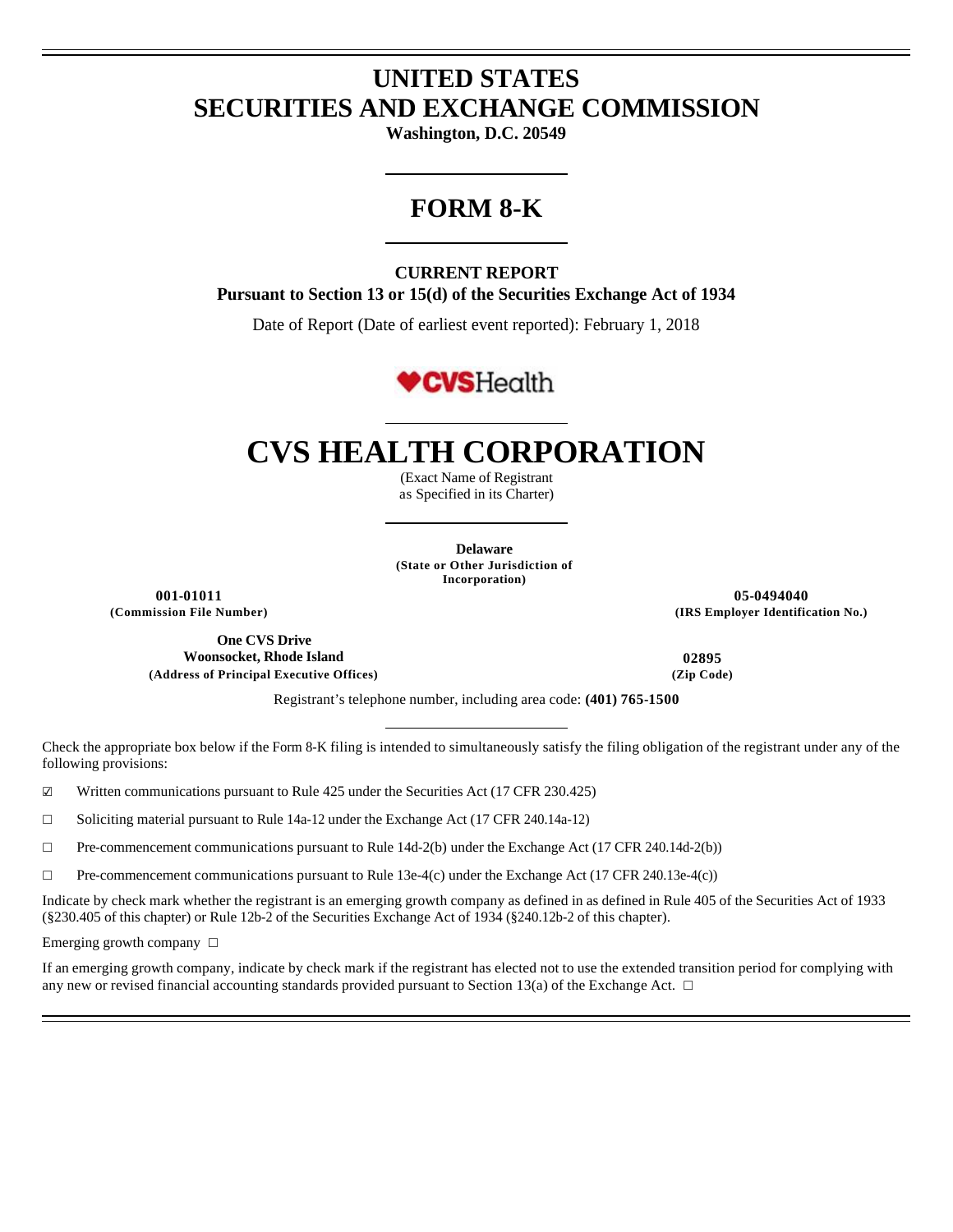#### **Item 8.01 Other Events.**

As previously disclosed, on January 2, 2018, CVS Health Corporation ("CVS Health") filed its premerger notification and report with the U.S. Department of Justice (the "DOJ") and the U.S. Federal Trade Commission under the Hart-Scott-Rodino Antitrust Improvements Act of 1976, as amended (the "HSR Act"). As a result, the waiting period under the HSR Act with respect to the transactions contemplated by the Agreement and Plan of Merger (the "Merger Agreement") pursuant to which CVS Health has agreed to acquire Aetna Inc. ("Aetna") was scheduled to expire at 11:59 p.m. on February 1, 2018, unless extended by a request for additional information or terminated earlier.

On February 1, 2018, CVS Health and Aetna each received a request for additional information (the "Second Request") from the DOJ in connection with the DOJ's review of the transactions contemplated by the Merger Agreement.

Issuance of the Second Request extends the waiting period under the HSR Act until 30 days after both CVS Health and Aetna have substantially complied with the Second Request or such later time as the parties may agree with the DOJ, unless the waiting period is terminated earlier by the DOJ. CVS Health and Aetna have been cooperating with the DOJ staff since shortly after the announcement of the Merger Agreement and are continuing to cooperate with the DOJ staff in its review of the transactions contemplated by the Merger Agreement.

Completion of the transactions contemplated by the Merger Agreement remains subject to the approval and adoption of the Merger Agreement by Aetna shareholders, the approval by CVS Health stockholders of the issuance of shares of CVS Health common stock as contemplated by the Merger Agreement, the early termination or expiration of the waiting period under the HSR Act, and the satisfaction or waiver of the other closing conditions specified in the Merger Agreement, including certain other regulatory approvals.

CVS Health and Aetna have each scheduled a stockholder or shareholder meeting, as applicable, on March 20, 2018 to seek the respective approvals of their stockholders and shareholders, as applicable.

CVS Health continues to expect that the transaction will be completed in the second half of 2018.

#### **No Offer or Solicitation**

This Current Report on Form 8-K is for informational purposes only and not intended to and does not constitute an offer to subscribe for, buy or sell, the solicitation of an offer to subscribe for, buy or sell or an invitation to subscribe for, buy or sell any securities or the solicitation of any vote or approval in any jurisdiction pursuant to or in connection with the proposed transaction or otherwise, nor shall there be any sale, issuance or transfer of securities in any jurisdiction in contravention of applicable law. No offer of securities shall be made except by means of a prospectus meeting the requirements of Section 10 of the Securities Act of 1933, as amended, and otherwise in accordance with applicable law.

#### **Additional Information and Where to Find It**

In connection with the proposed transaction between CVS Health Corporation ("CVS Health") and Aetna Inc. ("Aetna"), on January 26, 2018, CVS Health filed with the Securities and Exchange Commission (the "SEC") an amendment to the registration statement on Form S-4 that was originally filed on January 4, 2018. The registration statement includes a preliminary joint proxy statement of CVS Health and Aetna that also constitutes a preliminary prospectus of CVS Health, which will be mailed to stockholders of CVS Health and shareholders of Aetna once the registration statement becomes effective and the joint proxy statement/prospectus is in definitive form. The registration statement is not yet effective. INVESTORS AND SECURITY HOLDERS OF CVS HEALTH AND AETNA ARE URGED TO READ THE JOINT PROXY STATEMENT/PROSPECTUS AND OTHER DOCUMENTS FILED OR THAT WILL BE FILED WITH THE SEC CAREFULLY AND IN THEIR ENTIRETY BECAUSE THEY CONTAIN OR WILL CONTAIN IMPORTANT INFORMATION. Investors and security holders may obtain free copies of the registration statement and the joint proxy statement/prospectus and other documents filed with the SEC by CVS Health or Aetna through the website maintained by the SEC at http://www.sec.gov. Copies of the documents filed with the SEC by CVS Health are available free of charge within the Investors section of CVS Health's Web site at http://www.cvshealth.com/investors or by contacting CVS Health's Investor Relations Department at 800-201-0938. Copies of the documents filed with the SEC by Aetna are available free of charge on Aetna's internet website at http://www.Aetna.com or by contacting Aetna's Investor Relations Department at 860-273-0896.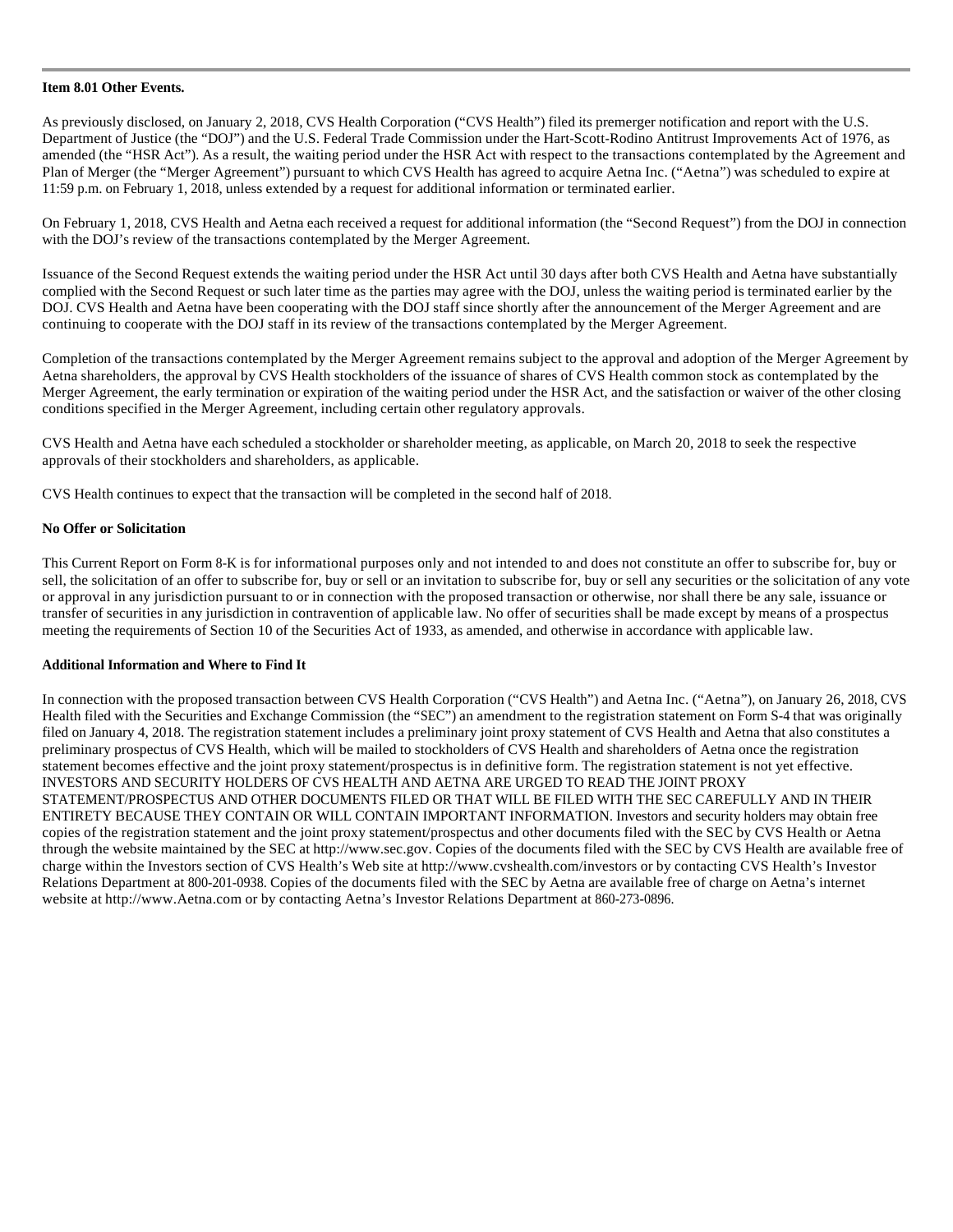#### **Participants in the Solicitation**

CVS Health, Aetna, their respective directors and certain of their respective executive officers may be considered participants in the solicitation of proxies in connection with the proposed transaction. Information about the directors and executive officers of CVS Health is set forth in its Annual Report on Form 10-K for the year ended December 31, 2016, which was filed with the SEC on February 9, 2017, its proxy statement for its 2017 annual meeting of stockholders, which was filed with the SEC on March 31, 2017, and certain of its Current Reports on Form 8-K. Information about the directors and executive officers of Aetna is set forth in its Annual Report on Form 10-K for the year ended December 31, 2016, which was filed with the SEC on February 17, 2017, its proxy statement for its 2017 annual meeting of shareholders, which was filed with the SEC on April 7, 2017, and certain of its Current Reports on Form 8-K. Other information regarding the participants in the proxy solicitations and a description of their direct and indirect interests, by security holdings or otherwise, are contained in the preliminary joint proxy statement/prospectus and will be contained in the definitive joint proxy statement/prospectus and other relevant materials to be filed with the SEC when they become available.

#### **Cautionary Statement Regarding Forward-Looking Statements**

The Private Securities Litigation Reform Act of 1995 (the "Reform Act") provides a safe harbor for forward-looking statements made by or on behalf of CVS Health or Aetna. This Current Report on Form 8-K may contain forward-looking statements within the meaning of the Reform Act. You can generally identify forward-looking statements by the use of forward-looking terminology such as "anticipate," "believe," "can," "continue," "could," "estimate," "evaluate," "expect," "explore," "forecast," "guidance," "intend," "likely," "may," "might," "outlook," "plan," "potential," "predict," "probable," "project," "seek," "should," "view," or "will," or the negative thereof or other variations thereon or comparable terminology. These forward-looking statements are only predictions and involve known and unknown risks and uncertainties, many of which are beyond CVS Health's and Aetna's control.

Statements in this Current Report on Form 8-K regarding CVS Health and Aetna that are forward-looking, including CVS Health's and Aetna's projections as to the closing date for the pending acquisition of Aetna (the "transaction"), the extent of, and the time necessary to obtain, the regulatory approvals required for the transaction, the anticipated benefits of the transaction, the impact of the transaction on CVS Health's and Aetna's businesses, the expected terms and scope of the expected financing for the transaction, the ownership percentages of CVS Health's common stock of CVS Health stockholders and Aetna shareholders at closing, the aggregate amount of indebtedness of CVS Health following the closing of the transaction, CVS Health's expectations regarding debt repayment and its debt to capital ratio following the closing of the transaction, CVS Health's and Aetna's respective share repurchase programs and ability and intent to declare future dividend payments, the number of prescriptions used by people served by the combined companies' pharmacy benefit business, the synergies from the transaction, and CVS Health's, Aetna's and/or the combined company's future operating results, are based on CVS Health's and Aetna's managements' estimates, assumptions and projections, and are subject to significant uncertainties and other factors, many of which are beyond their control. In particular, projected financial information for the combined businesses of CVS Health and Aetna is based on estimates, assumptions and projections and has not been prepared in conformance with the applicable accounting requirements of Regulation S-X relating to pro forma financial information, and the required pro forma adjustments have not been applied and are not reflected therein. None of this information should be considered in isolation from, or as a substitute for, the historical financial statements of CVS Health and Aetna. Important risk factors related to the transaction could cause actual future results and other future events to differ materially from those currently estimated by management, including, but not limited to: the timing to consummate the proposed transaction; the risk that a regulatory approval that may be required for the proposed transaction is delayed, is not obtained or is obtained subject to conditions that are not anticipated; the risk that a condition to the closing of the proposed transaction may not be satisfied; the outcome of litigation related to the transaction; the ability to achieve the synergies and value creation contemplated; CVS Health's ability to promptly and effectively integrate Aetna's businesses; and the diversion of and attention of management of both CVS Health and Aetna on transaction-related issues.

In addition, this Current Report on Form 8-K may contain forward-looking statements regarding CVS Health's or Aetna's respective businesses, financial condition and results of operations. These forward-looking statements also involve risks, uncertainties and assumptions, some of which may not be presently known to CVS Health or Aetna or that they currently believe to be immaterial also may cause CVS Health's or Aetna's actual results to differ materially from those expressed in the forward-looking statements, adversely impact their respective businesses, CVS Health's ability to complete the transaction and/or CVS Health's ability to realize the expected benefits from the transaction. Should any risks and uncertainties develop into actual events, these developments could have a material adverse effect on the transaction and/or CVS Health or Aetna, CVS Health's ability to successfully complete the transaction and/or realize the expected benefits from the transaction. Additional information concerning these risks, uncertainties and assumptions can be found in CVS Health's and Aetna's respective filings with the SEC, including the risk factors discussed in "Item 1.A. Risk Factors" in CVS Health's and Aetna's most recent Annual Reports on Form 10-K, as updated by their Quarterly Reports on Form 10-Q and other filings with the SEC.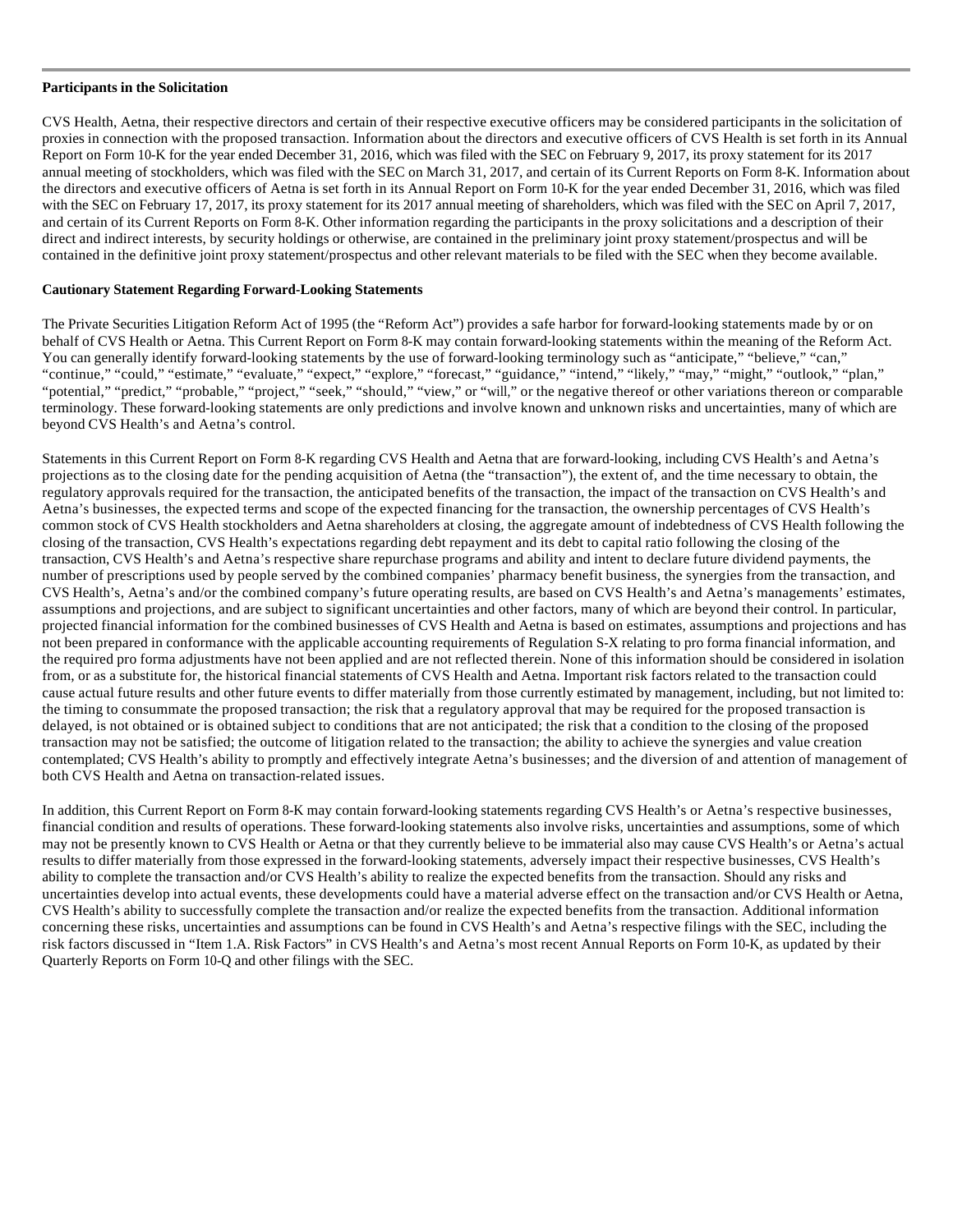You are cautioned not to place undue reliance on CVS Health's and Aetna's forward-looking statements. These forward-looking statements are and will be based upon management's then-current views and assumptions regarding future events and operating performance, and are applicable only as of the dates of such statements. Neither CVS Health nor Aetna assumes any duty to update or revise forward-looking statements, whether as a result of new information, future events or otherwise, as of any future date.